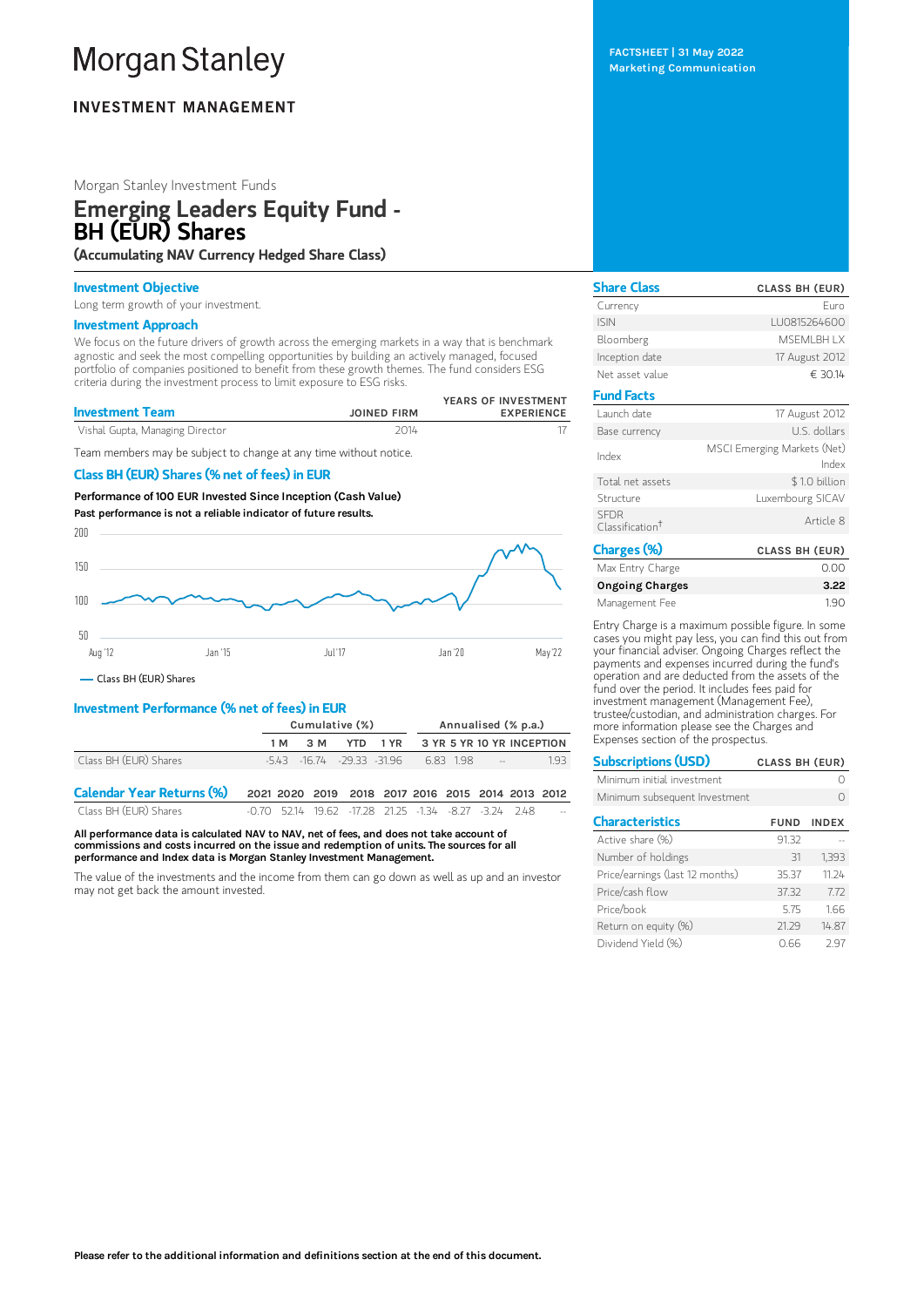Sector Allocation (% of Total Net Assets)<sup>1,2</sup> FUND INDEX

|  | Information<br>Technology | 29.34 | 21.10 |
|--|---------------------------|-------|-------|
|  | Consumer<br>Discretionary | 24.83 | 12.85 |
|  | Financials                | 19.62 | 21.84 |
|  | Consumer Staples          | 7.30  | 6.00  |
|  | Materials                 | 6.81  | 9.10  |
|  | Industrials               | 4.91  | 5.52  |
|  | Communication<br>Services | 2.70  | 10.19 |
|  | Cash                      | 4.51  |       |

| Top Countries (% of Total Net Assets) <sup>1</sup> | <b>FUND</b>   | <b>INDEX</b> |       |
|----------------------------------------------------|---------------|--------------|-------|
|                                                    | India         | 28.15        | 12.81 |
|                                                    | China         | 21.38        | 30.78 |
|                                                    | Taiwan        | 17.23        | 15.99 |
|                                                    | United States | 15.32        |       |
|                                                    | Argentina     | 4.21         |       |
|                                                    | Singapore     | 4.00         |       |
|                                                    | Germany       | 3.29         |       |
|                                                    | Brazil        | 1.32         | 5.58  |
|                                                    | Netherlands   | 0.60         |       |
|                                                    | Cash          | 4.51         |       |

| Top Holdings (% of Total Net Assets) <sup>3</sup> | <b>FUND</b> | <b>INDEX</b> |
|---------------------------------------------------|-------------|--------------|
| Li Ning                                           | 6.74        | 0.27         |
| Bajaj Finance Ltd                                 | 6.72        | 0.31         |
| Taiwan Semiconductor Mfg Co. Ltd                  | 6.53        | 6.89         |
| Mercadolibre Inc.                                 | 5.55        |              |
| Aarti Industries Ltd                              | 4.69        |              |
| Voltronic Power Technology Corp                   | 4.50        | 0.05         |
| ALL Small Finance Bank Ltd                        | 4.35        |              |
| Kotak Mahindra Bank I td                          | 4.22        | 0.19         |
| Globant S.A.                                      | 4.21        |              |
| Proya Cosmetics Co. Ltd                           | 4.15        | n nn         |
| Total                                             | 51.66       |              |

<sup>†</sup> This Fund is classified as an Article 8 product under the Sustainable Finance Disclosure Regulation. Article 8 products are those which promote environmental or social characteristics and which integrate sustainability into the investment process in a binding manner. Before making any decision to invest in the fund mentioned herein, please refer to all the characteristics and objectives of the Fund noted in the current Prospectus and KIID at morganstanleyinvestmentfunds.com.

<sup>1</sup>May not sum to 100% due to the exclusion of other assets and liabilities. <sup>2</sup> For additional information regarding sector classification/definitions please visit www.msci.com/gics and the glossary at www.morganstanley.com/im. <sup>3</sup> These securities and percentage allocations are only for illustrative purposes and do not constitute, and should not be construed as, investment

advice or recommendations with respect to the securities or investments mentioned. Please refer to the Prospectus for full risk disclosures, available at

#### www.morganstanleyinvestmentfunds.com. All data as of 31.05.2022 and subject to change daily.

This is a marketing communication. Applications for shares in the Fund should not be made without first consulting the current Prospectus and the Key Investor Information Document ("KIID"), which are available in English and in the official language of your local jurisdiction at

morganization or free of charge from the Registered Office of Morgan Stanley Investment Funds, European Bank and Business Centre, 6B route de Trèves, L-2633 Senningerberg, R.C.S. Luxemburg B 29 192. A summary of investor rights is available in English at the same website. If the management company of the relevant Fund decides to terminate its arrangement for marketing that Fund in any EEA country where it is registered for sale, it will do so in accordance with the relevant UCITS rules.

#### **DEFINITIONS**

The 5 year Earnings Per Share (EPS) growth rate is the weighted

#### Share Class BH (EUR) Risk and Reward Profile

| Lower Risk                       |  |  | Higher Risk                       |  |
|----------------------------------|--|--|-----------------------------------|--|
|                                  |  |  |                                   |  |
| <b>Potentially Lower Rewards</b> |  |  | <b>Potentially Higher Rewards</b> |  |

The risk and reward category shown is based on historic data.

- Historic figures are only a guide and may not be a reliable indicator of what may happen in the future.
- As such this category may change in the future.
- The higher the category, the greater the potential reward, but also the greater the risk of losing the investment. Category 1 does not indicate a risk free investment.
- The fund is in this category because it invests in shares of companies from emerging markets and the fund's simulated and/or realised return has experienced high rises and falls historically.
- The fund may be impacted by movements in the exchange rates between the fund's currency and the currencies of the fund's investments.

This rating does not take into account other risk factors which should be considered before investing, these include:

- The fund relies on other parties to fulfill certain services, investments or transactions. If these parties become insolvent, it may expose the fund to financial loss.
- Sustainability factors can pose risks to investments, for example: impact asset values, increased operational costs.
- There may be an insufficient number of buyers or sellers which may affect the funds ability to buy or sell securities.
- Investments in China involves a risk of a total loss due to factors such as government action or inaction, market volatility and reliance on primary trading partners.
- Investment in China A-Shares via Shanghai-Hong Kong and Shenzhen-Hong Kong Stock Connect programs may also entail additional risks, such as risks linked to the ownership of shares.
- There are increased risks of investing in emerging markets as political, legal and operational systems may be less developed than in developed markets.
- In order to achieve the currency hedging, this share class relies on other parties to fulfil certain contractual obligations, as these parties may fail to do so there is a higher risk to your investment.
- Past performance is not a reliable indicator of future results. Returns may increase or decrease as a result of currency fluctuations. The value of investments and the income from them can go down as well as up and investors may lose all or a substantial portion of his or her investment.
- The value of the investments and the income from them will vary and there can be no assurance that the Fund will achieve its investment objectives.
- Investments may be in a variety of currencies and therefore changes in rates of exchange between currencies may cause the value of investments to decrease or increase. Furthermore, the value of investments may be adversely affected by fluctuations in exchange rates between the investor's reference currency and the base currency of the investments.

#### Additional B Share Classes

| <b>CURRENCY</b> | LAUNCH     | ISIN          | <b>BLOOMBERG</b> |
|-----------------|------------|---------------|------------------|
|                 | 17 08 2012 | 1110815263891 | MSEMLER LX       |

average of earnings per share growth for all securities in the portfolio projected for the past five fiscal years. Earnings per share for a company is defined as total earnings divided by shares outstanding. Active Share is a measure of the percentage of stock holdings in a managers portfolio that differ from the benchmark index (based on holdings and weight of holdings). Active Share scores range from 0%-100%. A score of 100% means you are completely different from the benchmark. Active Share calculation may consolidate holdings with the same economic exposure.<br>**Bloomberg** stands for 'Bloomberg Global Identifier (BBGID)'. This is a unique 12 digit alphanumerical code designed to enable the identification of securities, such as the Morgan Stanley Investment Funds sub-funds at share class level, on a Bloomberg Terminal. The Bloomberg Terminal, a system provided by Bloomberg L.P., enables analysts to access and analyse real-time financial market data. Each Bloomberg code starts with the same BBG prefix, followed by nine further characters that we list here in this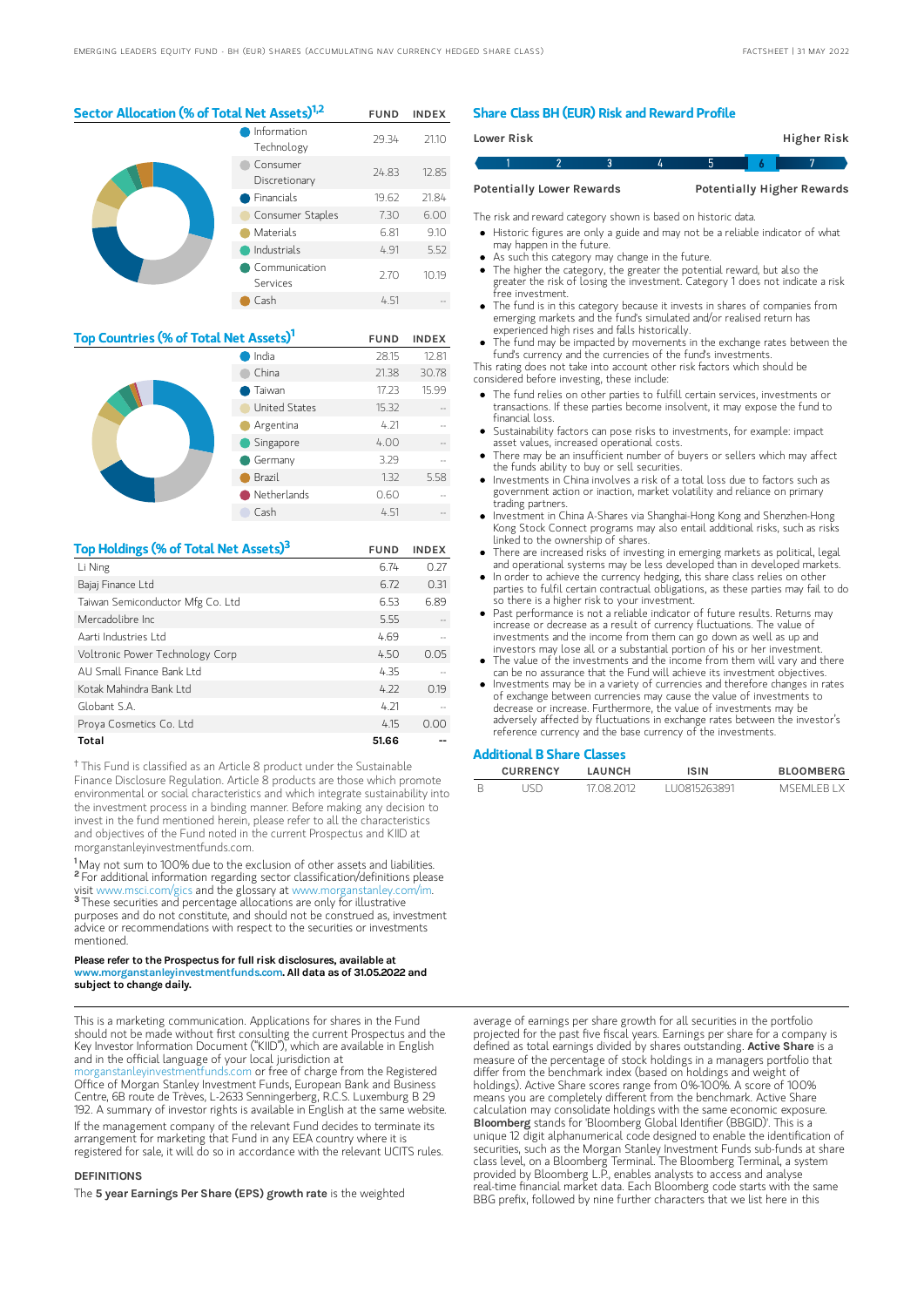guide for each share class of each fund. ISIN is the international securities identification number (ISIN), a 12 digit code consisting of numbers and letters that distinctly identifies securities. NAV is the Net Asset Value per share of the Fund (NAV), which represents the value of the assets of a fund less its liabilities. Number of holdings provided are a typical range, not a maximum number. The portfolio may exceed this from time to time due to market conditions and outstanding trades. Return on capital is a measure of a company's efficiency at allocating the capital under its control to profitable investments, calculated by dividing net income minus dividends by total capital. Sales growth is the increase in sales over a specific period of time, often but not necessarily annually. Weighted average market capitalization is an average of the market capitalization of stocks comprising a portfolio or index, adjusted by each stock's weight in the portfolio or index.

### INDEX INFORMATION

The MSCI Emerging Markets Net Index is a free float-adjusted market capitalization weighted index that is designed to measure equity market performance of emerging markets. The term "free float" represents the portion of shares outstanding that are deemed to be available for purchase in the public equity markets by investors. The MSCI Emerging Markets Index currently consists of 24 emerging-market country indices. The performance of the index is listed in U.S. dollars and assumes reinvestment of net dividends. The index does not include any expenses, fees or sales charges, which would lower performance. The index is unmanaged and should not be considered an investment. It is not possible to invest directly in an index.

#### **DISTRIBUTION**

This communication is only intended for and will only be distributed to persons resident in jurisdictions where such distribution or availability would not be contrary to local laws or regulations. In particular, the Shares are not for distribution to US persons.

Ireland: MSIM Fund Management (Ireland) Limited. Registered Office: The Observatory, 7-11 Sir John Rogerson's Quay, Dublin 2, D02 VC42, Ireland. Registered in Ireland as a private company limited by shares under company number 616661. MSIM Fund Management (Ireland) Limited is regulated by the Central Bank of Ireland. United Kingdom: Morgan Stanley Investment Management Limited is authorised and regulated by the Financial Conduct Authority. Registered in England. Registered No. 1981121. Registered Office: 25 Cabot Square, Canary Wharf, London E14 4QA, authorised and regulated by the Financial Conduct Authority. Dubai: Morgan Stanley Investment Management Limited (Representative Office, Unit Precinct 3-7th Floor-Unit 701 and 702, Level 7, Gate Precinct Building 3, Dubai International Financial Centre, Dubai, 506501, United Arab Emirates. Telephone: +97 (0)14 709 7158). Italy: MSIM Fund Management (Ireland)Limited, Milan Branch (Sede Secondaria di Milano) is a branch of MSIM Fund Management (Ireland) Limited, a company registered in Ireland, regulated by the Central Bank of Ireland and whose registered office is at The Observatory, 7-11 Sir John Rogerson's Quay, Dublin 2, D02 VC42, Ireland. MSIM Fund Management (Ireland) Limited Milan Branch (Sede Secondaria di Milano) with seat in Palazzo Serbelloni Corso Venezia, 16 20121 Milano, Italy, is registered in Italy with company number and VAT number 11488280964. The Netherlands: MSIM Fund Management (Ireland) Limited, Rembrandt Tower, 11th Floor Amstelplein 1 1096HA, Netherlands. Telephone: 31 2-0462-1300. Morgan Stanley Investment Management is a branch office of MSIM Fund Management (Ireland) Limited. MSIM Fund Management (Ireland) Limited is regulated by the Central Bank of Ireland. France: MSIM Fund Management (Ireland) Limited, Paris Branch is a branch of MSIM Fund Management (Ireland) Limited, a company registered in Ireland, regulated by the Central Bank of Ireland and whose registered office is at The Observatory, 7-11 Sir John Rogerson's Quay, Dublin 2, D02 VC42, Ireland. MSIM Fund Management (Ireland) Limited Paris Branch with seat at 61 rue de Monceau 75008 Paris, France, is registered in France with company number 890 071 863 RCS. Spain: MSIM Fund Management (Ireland) Limited, Sucursal en España is a branch of MSIM Fund Management (Ireland) Limited, a company registered in Ireland, regulated by the Central Bank of Ireland and whose registered office is at The Observatory, 7-11 Sir John Rogerson's Quay, Dublin 2, D02 VC42, Ireland. MSIM Fund Management (Ireland) Limited, Sucursal en España with seat in Calle Serrano 55, 28006, Madrid, Spain, is registered in Spain with tax identification number W0058820B. Switzerland: Morgan Stanley & Co. International plc, London, Zurich Branch Authorised and regulated by the Eidgenössische Finanzmarktaufsicht ("FINMA"). Registered with the Register of Commerce Zurich CHE-115.415.770. Registered Office: Beethovenstrasse 33, 8002 Zurich, Switzerland, Telephone +41 (0) 44 588 1000. Facsimile Fax: +41(0) 44 588 1074.

Australia: This publication is disseminated in Australia by Morgan Stanley Investment Management (Australia) Pty Limited ACN: 122040037, AFSL No. 314182, which accepts responsibility for its contents. This publication, and any access to it, is intended only for "wholesale clients" within the<br>meaning of the Australian Corporations Act. **Hong Kong:** This document has been issued by Morgan Stanley Asia Limited for use in Hong Kong and

shall only be made available to "professional investors" as defined under the Securities and Futures Ordinance of Hong Kong (Cap 571). The contents of this document have not been reviewed nor approved by any regulatory authority including the Securities and Futures Commission in Hong Kong. Accordingly, save where an exemption is available under the relevant law, this document shall not be issued, circulated, distributed, directed at, or made available to, the public in Hong Kong. Singapore: This publication should not be considered to be the subject of an invitation for subscription or purchase, whether directly or indirectly, to the public or any member of the public in Singapore other than (i) to an institutional investor under section 304 of the Securities and Futures Act, Chapter 289 of Singapore ("SFA"), (ii) to a "relevant person" (which includes an accredited investor) pursuant to section 305 of the SFA, and such distribution is in accordance with the conditions specified in section 305 of the SFA; or (iii) otherwise pursuant to, and in accordance with the conditions of, any other applicable provision of the SFA. In particular, for investment funds that are not authorized or recognized by the MAS, units in such funds are not allowed to be offered to the retail public; any written material issued to persons as aforementioned in connection with an offer is not a prospectus as defined in the SFA and, accordingly, statutory liability under the SFA in relation to the content of prospectuses does not apply, and investors should consider carefully whether the investment is suitable for them. This publication has not been reviewed by the Monetary Authority of Singapore.

Chile: Neither the Fund nor the interests in the Fund are registered in the Registry of Offshore Securities (el Registro de Valores Extranjeros) or subject to the supervision of the Commission for the Financial Market (la Comisión para el Mercado Financiero). This document and other offering materials relating to the offer of the interests in the Fund do not constitute a public offer of, or an invitation to subscribe for or purchase, the Fund interests in the Republic of Chile, other than to individually identified purchasers pursuant to a private offering within the meaning of Article 4 of the Chilean Securities Act (la Ley del Mercado de Valores) (an offer that is not "addressed to the public at large or to a certain sector or specific group of the public").

Peru: The interests in the Fund have not been and will not be registered in Peru under Decreto Legislativo 862: Ley de Fondos de Inversión y sus Sociedades Administradoras or under Decreto Legislativo 861: Ley del Mercado de Valores (the "Securities Market Law"), and are being offered to institutional investors only (as defined in article 8 of the Securities Market Law) pursuant to a private placement, according to article 5 of the Securities Market Law. The interests in the Fund have not been registered in the securities market public registry (Registro Público del Mercado de Valores) maintained by, and the offering of the Fund interests in Peru is not subject to the supervision of, the Superintendencia del Mercado de Valores. Any transfers of the Fund interests shall be subject to the limitations contained in the Securities Market Law and the regulations issued thereunder.

#### IMPORTANT INFORMATION

EMEA: This marketing communication has been issued by MSIM Fund Management (Ireland) Limited. MSIM Fund Management (Ireland) Limited is regulated by the Central Bank of Ireland. MSIM Fund Management (Ireland) Limited is incorporated in Ireland as a private company limited by shares with company registration number 616661 and has its registered address at The Observatory, 7-11 Sir John Rogerson's Quay, Dublin 2, D02 VC42, Ireland.

This document contains information relating to the sub-fund ("Fund") of Morgan Stanley Investment Funds, a Luxembourg domiciled Société d'Investissement à Capital Variable. Morgan Stanley Investment Funds (the "Company") is registered in the Grand Duchy of Luxembourg as an undertaking for collective investment pursuant to Part 1 of the Law of 17th December 2010, as amended. The Company is an Undertaking for Collective Investment in Transferable Securities ("UCITS").

Applications for shares in the Fund should not be made without first consulting the current Prospectus, Key Investor Information Document ("KIID"), Annual Report and Semi-Annual Report ("Offering Documents"), or other documents available in your local jurisdiction which is available free of charge from the Registered Office: European Bank and Business Centre, 6B route de Trèves, L-2633 Senningerberg, R.C.S. Luxemburg B 29 192. In addition, all Italian investors should refer to the 'Extended Application Form', and all Hong Kong investors should refer to the 'Additional Information for Hong Kong Investors' section, outlined within the Prospectus. Copies of the Prospectus, KIID, the Articles of Incorporation and the annual and semiannual reports, in German, and further information can be obtained free of charge from the representative in Switzerland. The representative in Switzerland is Carnegie Fund Services S.A., 11, rue du Général-Dufour, 1204 Geneva. The paying agent in Switzerland is Banque Cantonale de Genève, 17, quai de l'Ile, 1204 Geneva. The document has been prepared solely for informational purposes and does not constitute an offer or a recommendation to buy or sell any particular security or to adopt any specific investment strategy.